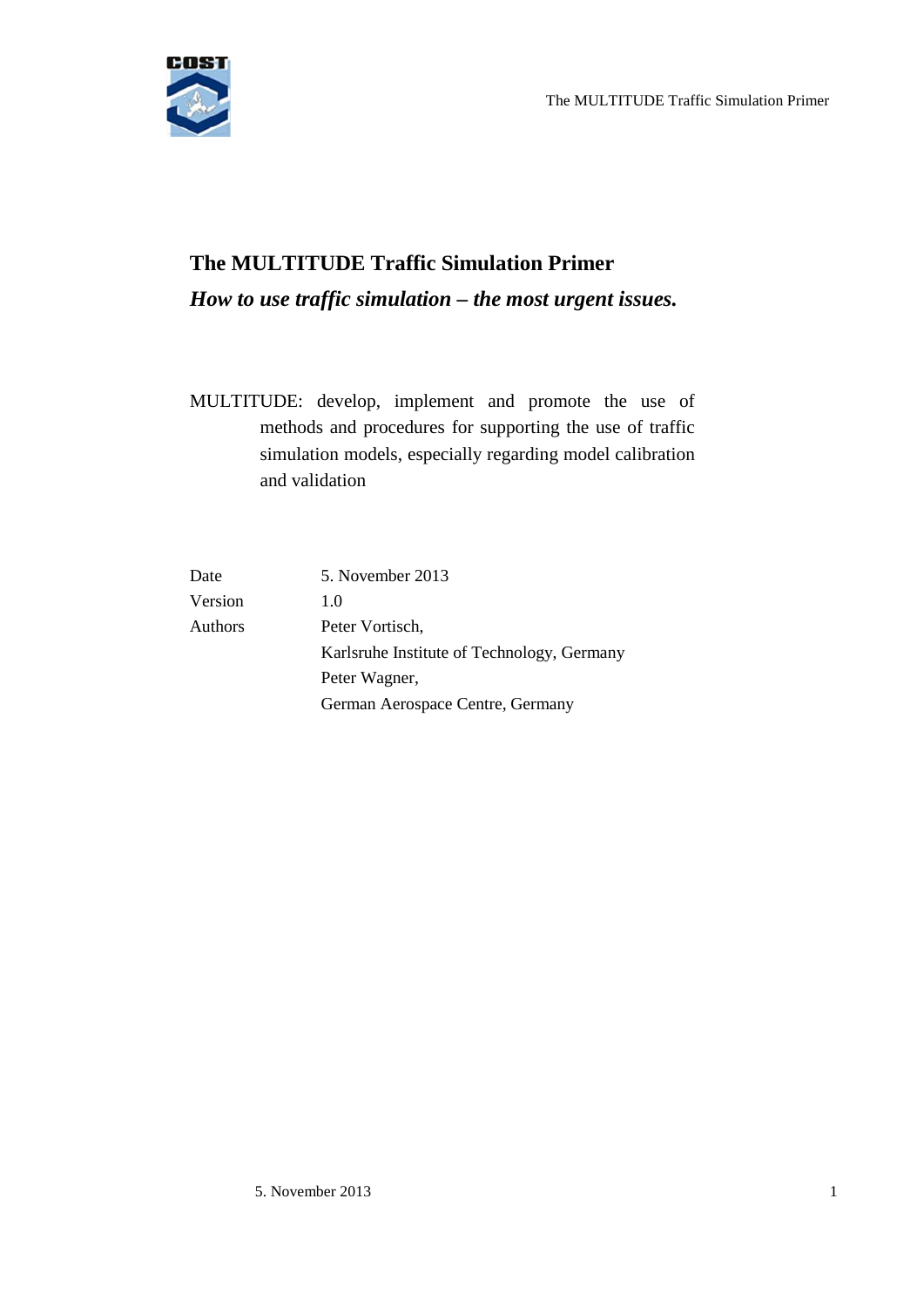The COST action MULTITUDE has dealt with the current state of the praxis when it comes to the application of traffic simulation tools, among other topics. As has been proved in the past, sometimes such studies have given false or misleading results which led to huge costs in finally correcting those short-comings. One of the aims of MULTITUDE is to raise awareness that there are well-known procedures and methods that help in avoiding such pitfalls.

This traffic simulation primer approaches a slightly different, but related issue. At the heart of any microscopic model and simulation tool are a couple of important concepts that are sometimes made not clear enough in the guidelines written so far. Therefore, this text does not try to reproduce all those work but acts as a guide through some of the most important and pressing issues when it comes to the best demonstrated practice of simulation studies, and especially of microscopic simulation studies.

#### *When do we need simulation?*

Simulation is used whenever there is something that is too complicated for humans to deal with analytically. Sometimes, the examples when this happens are surprisingly simple. Consider e.g. a T-intersection as shown in figure 1, located between two signalized intersections. How long does the red vehicle have to wait before it can turn left?

Of course this depends on the traffic volume on the main road. If there were no signals near the T-junction, the average waiting time could be calculated using analytical formulae typically given in road design manuals. But a close-by signal will change the arrival pattern of the vehicles strongly. During red-times, no vehicle arrives, while during green, they came "bunched", thereby forming platoons of vehicles on the main road. Obviously, this will influence the situation at our T-junction; typically it becomes easier for vehicles to turn between the platoons.



#### **Figure 1: Vehicle at T-intersection.**

But what if we have nearby signals on both sides? Depending on the signal timings we could have platoons from left and right at the same time at the T-junction, what is good because it allows the left turners to enter the main road after the platoons, or we can have the platoons alternating, so that the left-turners cannot enter at all since there is always either the platoon from the left neighbour junction or from the right. If we have different cycle times control at the signals, the situation at the T-junction will continuously change over time. And in case of vehicle actuated signals or public transit priority, the situation cannot longer be handled analytically.

This is the point when we need simulation. To assess capacity and level of service, design guidelines typically contain calculation procedures making simplifying assumptions.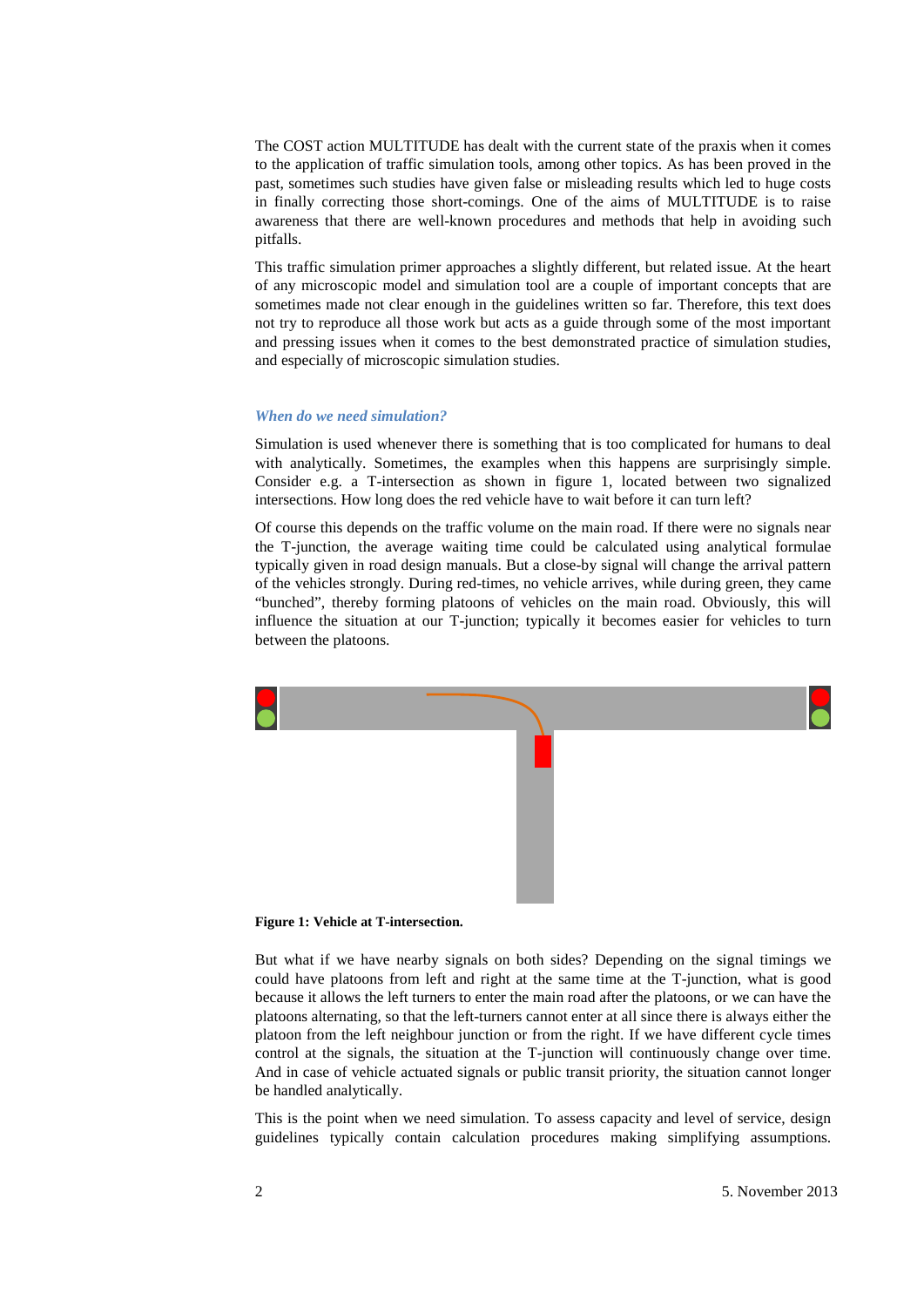

Whenever the interaction between transport network elements or their temporal dynamic is significant, microscopic simulation is the appropriate tool.

Obviously, this is a very simple example. More complex real-world examples are complicated weaving sections, more than one round-about in succession and in general any case where spill-back becomes important, to name but a few.

#### *…and when not*

On the other side, simulation is not needed in every case. Still, there will be a lot of cases, where it is straightforward to use the knowledge that is laid down in works like the Highway Capacity Manual or the corresponding frameworks of other countries. However, we are quite sure that due to the increasing complexity of traffic and the ever better simulation software, the number of those cases will decrease in the future.

#### *Stochasticity: It's random, stupid!*

Have you ever tried to find out the occupation number of vehicles? The occupation number is this magic number that tells us, that on average 1.3 persons travel in each vehicle. To do so, one positions oneself at a place of interest and compiles a simple list: number of vehicles past, and, let's simplify matters even further, the number of vehicles with more than one passenger. Obviously, it is not possible to infer this number from just one vehicle observed. So let us say we observe ten vehicles. There is still a chance that we observe only vehicles with one person in it, and an even smaller chance that we observe only vehicles with more than one person. But "normally" we will have a mix of both and the average number of the persons in the cars will be a better estimate than just looking at one car. If we observe even more vehicles, e.g. 100 or 1,000, our estimate will become more and more reliable. See [Figure 2](#page-2-0) for six example experiments, which however have been done on a computer.



number of vehicles seen

<span id="page-2-0"></span>**Figure 2: Share of vehicles with more than one occupant as function of the number of vehicles seen so far. The different curves are for different measurement campaigns (different days) and show the variation stemming from the randomness of the underlying process.**

<sup>5.</sup> November 2013 3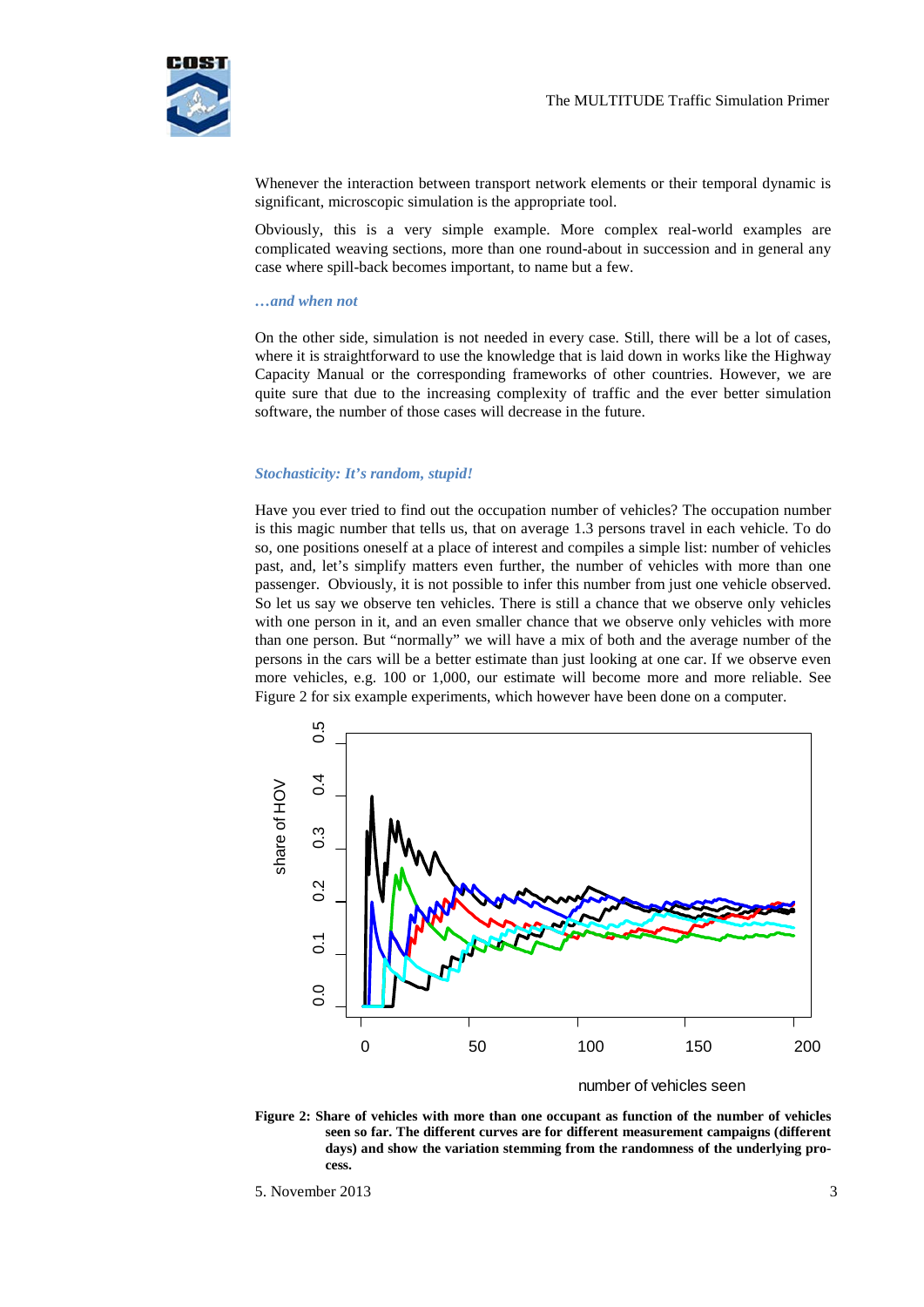Let us look at another example: How long does it take you to go by car from home to work? If you commute by car, you have conducted that "experiment" very often. You might have a pretty exact idea what travel time you expect, but would you bet on the exact time for the trip tomorrow morning?

The point here is that traffic flow is random in several aspects. Although the traffic patterns are quite repetitive every day, you cannot know the exact sequence of vehicles, their exact individual speeds etc. for the next day. This randomness is replicated in microsimulation tools, but in a controllable manner. Computers can produce sequences of random numbers, and each sequence need a starting number, a so called "random seed" which starts off such a sequence. Another seed yields another sequence of random numbers, the same seed leads to the same sequence of random numbers. Most tools let you specify the random seed number, which determines which random sequence of vehicles and their attributes will be generated and how the vehicles will drive through the simulated road network. Essentially, running simulations with different seeds mimic different days in reality, with the import addition that in a simulation one can repeat even the same day, different from reality.

But which random seed number will then generate the correct result? Obviously, there is not one "correct" random seed, as there is neither a "correct" day in real traffic. To make a reliable statement about the observed traffic, average values from several days are needed, the more the better. For simulation this means that you need several simulation runs with different random seed numbers and then average the result.

So it is wrong to run the simulation only once. But how many runs do we need? That depends on how certain you want to be about the result and how much the output value under observation varies between the runs. A qualitative approach can be to run the simulation several times (five to ten) to get a feeling and a first approximation of the variation of the results, and then decide if more runs are needed. For instance, if the travel time in the simulation you are interested in fluctuates only by 1% of the mean value, this mean value is already known with a large degree of certainty. If the fluctuations are big (nothing forbids them to become larger as the mean value itself), then it is statistically needed to perform much more runs in order to trust the mean value computed from these simulations. Furthermore, in such cases, it is a good advice to check what is going on in your simulated system – large fluctuations should always send the user on alert, since it may stem from a system with multiple regimes: on one day, the intersection gets completely stuck, while on another day a "good" combination of vehicles keeps the intersection nonjammed. There is precise statistical formula that catches this dependence between fluctuations, the quality with which the result is needed, and the number of necessary runs, but there is no need to display this here.

#### *But running many simulations is costly*

Don't believe this, in general this is not true and even if it is now, it is subject to change. What does compute time costs? Right now, it is fairly cheap, and this price is expected to go further down in the future. So, obviously, there is more work needed to handle the data from multiple simulation runs. Yep, that is in fact true, but it is true only if it is done for the first time. Then, a good consultant has written all the necessary scripts to do this analysis, and is absolutely the same amount of work needed that has to be done to analyse the output from a single simulation run. There is only one exception from this rule, and this happens for simulation programs that do not have the means to control them from extern. Such programs exist, in this case all the runs have to be done manually, which is obviously a night-mare if you do that more than ten times or so. However, we are quite sure that such software will rapidly go extinct, it does not fit any longer in a world brimming with multi-core, multi-cpu machines.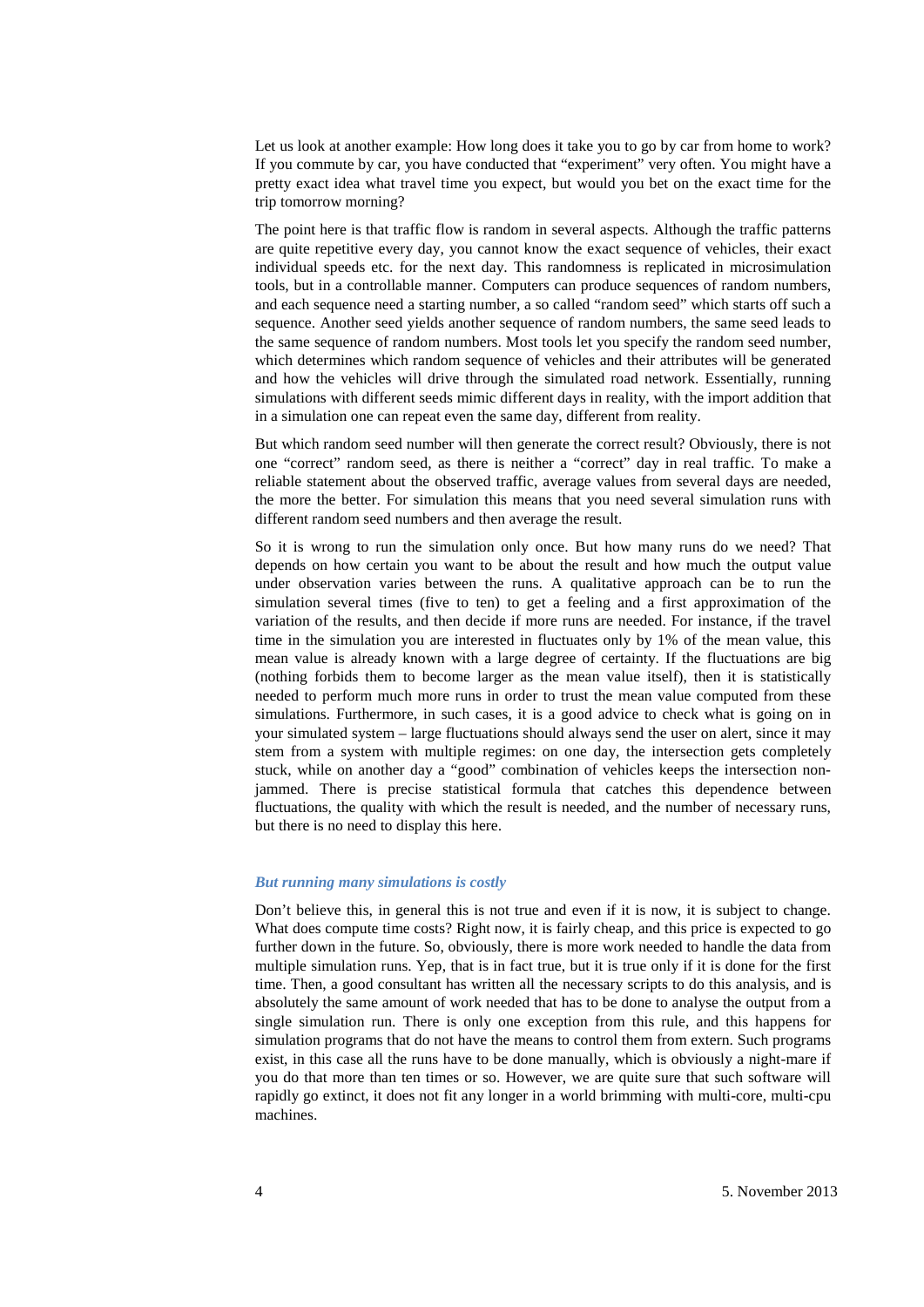

## *Calibration*

Consider again the issue of travel times. Now, we want to now not only your personal travel time from home to office, but we want to know the travel time of all the travellers in the city, together with an estimate of the emission caused by them. Furthermore, one would like to compare the two different approaches to minimize congestion and emission production in the city, since the better of the two will be going to be implemented in the future. In this case, we have jumped into the most complex task for the calibration of the simulation needed to compare the two different scenarios. Of course, the result one will finally obtain depends on a huge number of different parameter, data, and so on, but we will only focus here on something that at a first glance it not very important: the reaction-time of the drivers. However, own experience tells you that if there are a lot of drivers who are reacting slowly to a traffic light that just switched to green, the number of vehicles that can pass a traffic signal during green are seriously impaired. So, it is clear that this number matters, and it is: not known. To deal with this is now the task of calibration. In the best of all worlds, you would go to the psychological department of your university and ask the psychologists whether they can give you this number. However, they often do not know it, and even if they do, they have measured it in the laboratory, so that there is not a single chance that this number is also valid in front of the traffic lights of this city. To make matters even worse, this number is not a single number for all of the population, but different drivers have different reaction times.

Here, calibration comes to the rescue and saves the day. The only thing which finally matters is how many vehicles do pass on average a given traffic signal during green time. And most of the simulation models have a single parameter called reaction time that can be used to adopt the simulation results to the results observed in reality. Small reaction time gives a large number of vehicles, large reactions times gives a small number of vehicles. At some magic number, which is to be found by the methods to actually do the calibration, the simulated number of vehicles during green exactly fit to the measured number of vehicles. Then, this model is said to be calibrated with the data at hand. And this is a bit magic, and it turns out to be a truly powerful approach: for instance, it is not really clear, that the reaction time in the model is in fact similar to the reaction-time in reality. It just act as a handle to actually do the calibration, and it wonderfully smoothens away small or even not too large uncertainties and modelling errors in the used simulation approach.

So, if anything turned out as planned, one finally ends up with a calibrated simulation of the city under consideration which gives the correct travel times and their fluctuations around the mean value.

Unfortunately and not surprisingly, there is a price to pay, or actually two prices. The first is that data are needed, and the second is that it must be made sure that the adaptation of the simulation to the real-world data is not due to some particularly, very rare statistical fluctuation, so to speak, the one and only number in the lottery, which lets you crack the jackpot. This process that is closely related to calibration is named…

## *Validation*

5. November 2013  $\overline{5}$ To make sure, that the result obtained by calibration is general enough to allow to be used in slightly or even strongly different situations, it is needed to run the simulation with another, independent set of data and to determine, how well it describes this changed reality. In the example above, the data for calibration may come from a measurement campaign (which may even simply consist of reading data from a traffic management centre) on one day, while the data for the validation relates to another day. In case of doing the validation, it is not allowed to change the reaction time obtained in the calibration step. It is taken as fixed and used as it is in the new simulation study. It should come as no surprise, and in almost all